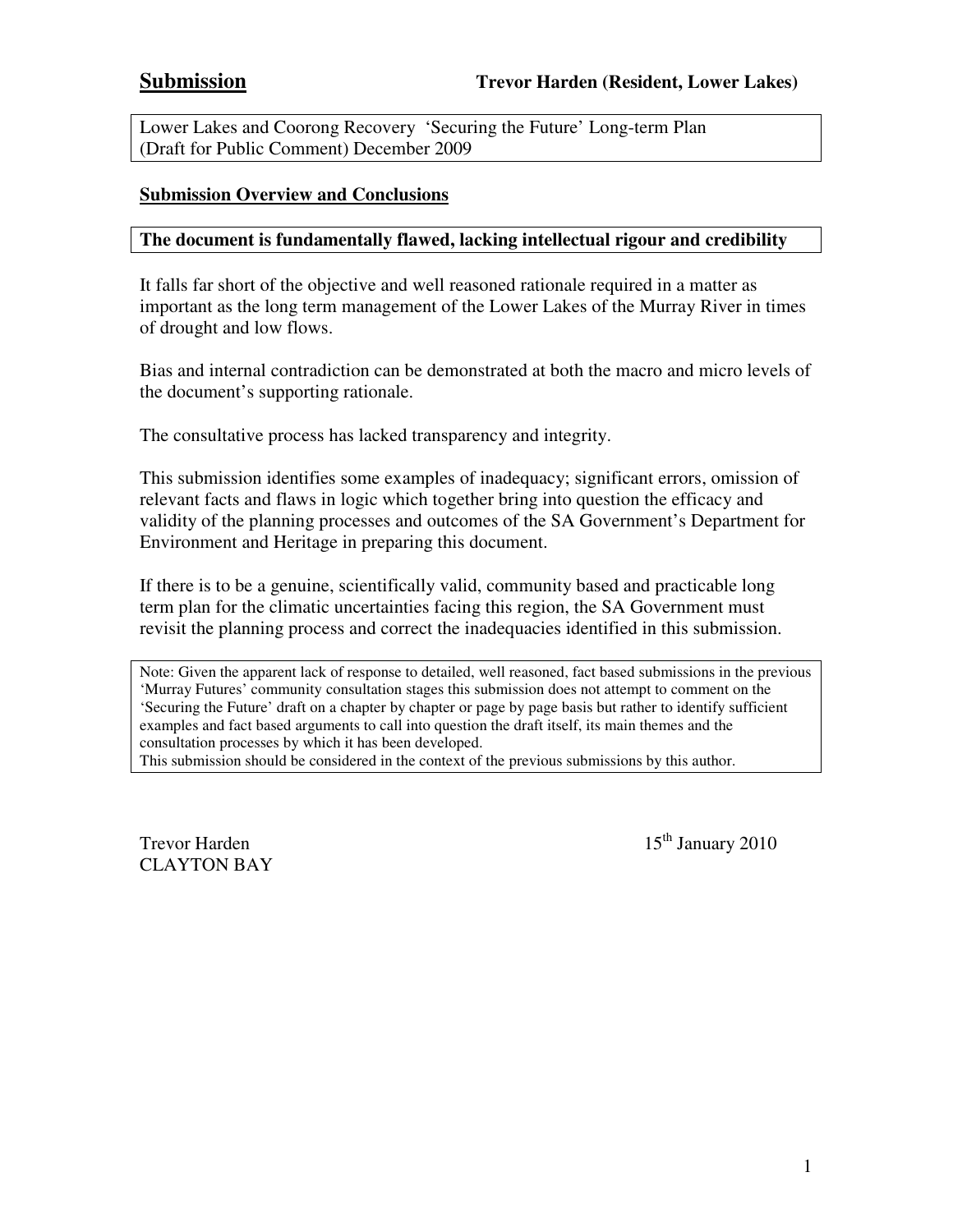### **The Fundamental Flaws**

- **an overstatement of the case for freshwater,**
- **an understatement of the case for a seawater/estuarine alternative;**  together with
- **an understatement of the negative effects of the current crisis,** and
- **an overly optimistic analysis of the benefits of planned mitigation action.**

## **Examples**

## **Freshwater History**

Section 1.2 of the draft plan, 'The historic extent of marine incursions', uses four referenced sources to support its rationale.

#### Reference *5* – CSIRO Sustainable Yields Project report 2008

This report's predictions that even in an 'extreme dry' future climate scenario the Murray/Darling catchment would supply sufficient water for end of river flows all but a very small percentage of the time, underpins the government's 'freshwater only' position.

However **it is a fact** that the two years immediately following the completion of the 'Sustainable Yields' study were very much drier than the modelling predicted.

When there is dissonance between a model's predictions and subsequent reality the scientific approach is to adjust the model to take account of the new data and thus improve its efficacy but to do so here would have brought in to question the extent to which the Murray/Darling Basin could be relied upon to provide freshwater to the Lower Lakes - a fundamental issue for long term planning.

What the DEH has chosen to do is to label these past two years of extreme drought as 'unusual' and 'atypical' and discount them as irrelevant to the long term planning process; the very climatic conditions which have created the current crisis!

With the Murray/Darling, an arid river system displaying huge variation over the 118 years of inflow records, to choose to apply an 'atypical' label to an inconvenient reality beggars belief and is a blatant contradiction to the claim that this draft plan has a sound scientific basis.

But it is not surprising that the CSIRO modelling has been so quickly shown to be inadequate given the DEH's own acknowledgement in the earlier (May 2009) draft long term planning document, 'Directions for a Healthy Future', that *"--- the modelling contains significant uncertainties about the rate and extent of climate change."* and *"-- the length of time for which records exist does not allow events which recur at intervals of more than 50 years to be accurately modelled."* Drought in the Murray/Darling catchment falls into that category.

And yet the DEH, with this draft plan, base mitigation and management actions on the ongoing availability of freshwater from the Murray. It is assumed that the current drought is 'atypical' and that mitigation strategies will be sufficient and temporary.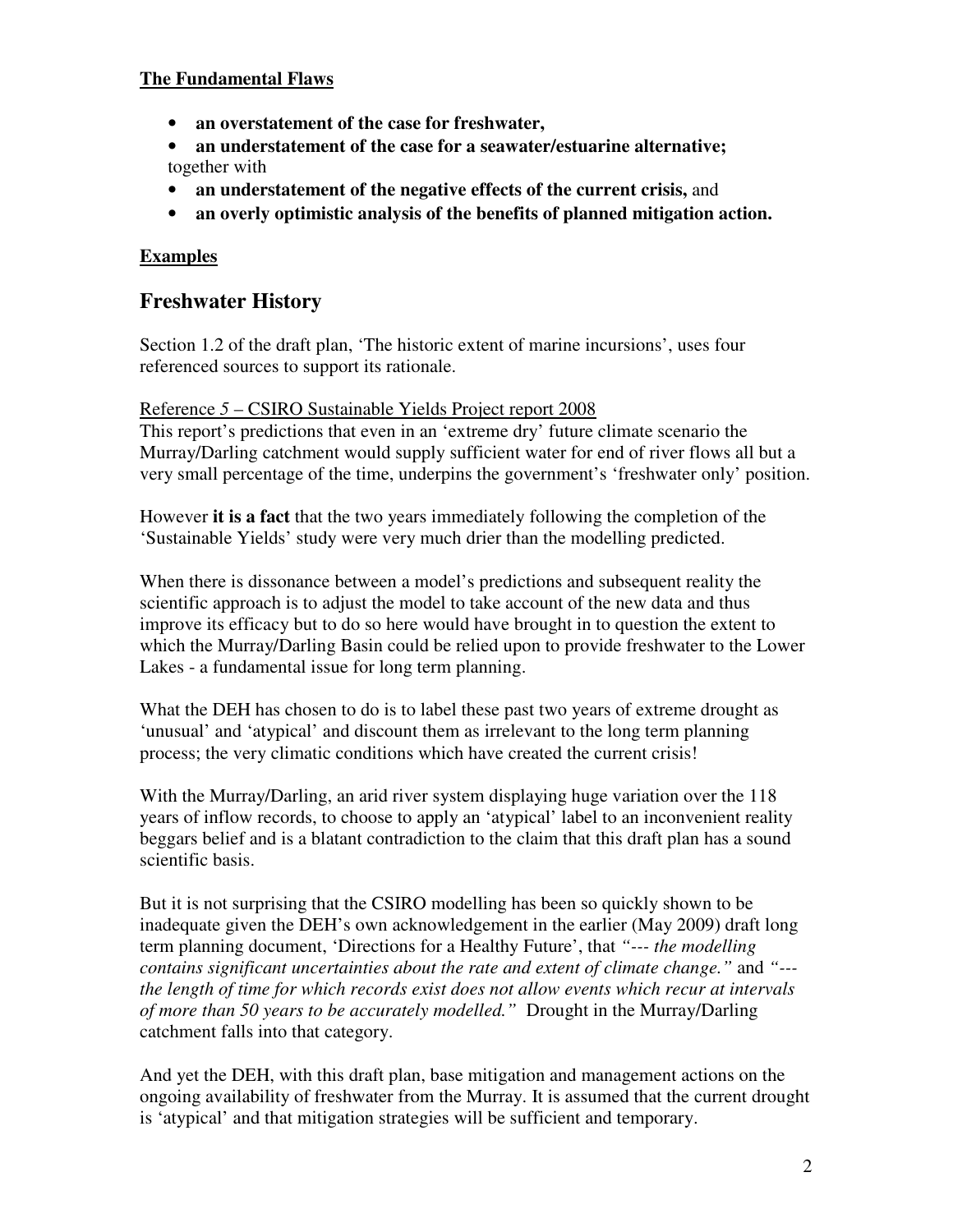The Fluin research it is claimed *"--- provides strong evidence that the Lower Lakes have been predominantly freshwater for the last 7000 years and that seawater ingressions, when they did occur, did not extend northwards of Point Sturt."* (Draft report – page 4)

But **it is a fact** that traces of estuarine diatom fossils were found, by Fluin and her coresearcher Professor Peter Gell (then Director of the University of Adelaide diatom research unit), in sediments at Pomanda Point at the very entrance of the Murray to the lakes – exactly what might be expected if during periods of drought and low river flows the lakes had an estuarine mix of salinities ranging from seawater nearer ocean mouth to brackish further upstream. **It is a fact** that Professor Gell and Dr Fluin differ in their interpretation of the diatom record of core sediments as it relates to the freshwater history of the lakes, with Professor Gell subsequently stating, *"--- studies from Lake Alexandrina attest to a past tidal condition that decreases from the main opening to the ocean to the point where the River channel joins the lake. Past tidal conditions disappeared once barrages were ---* (in place).*"* and he describes *"---lakes that have had, at least in part, a tidal history."* 

Thus the diatom record is hardly the "strong evidence" claimed by this DEH draft plan.

## Reference *7* – 'A Fresh History of the Lakes --- ' Sim/Muller (2004)

That this flawed and discredited document should be included in the reference list is itself a strong indication of a lack of objectivity by the DEH in developing this long term planning document. **It is a fact** that this 'amateur' document selects historical data which supports its clearly predetermined conclusions that the lakes have displayed estuarine characteristics only since settlement and that prior to that they were essentially fresh. Data is used out of context to mislead and other equally relevant and valid data which refutes the document's 'freshwater only' conclusions is blatantly ignored. This document was 'researched' and written by Mr Terry Sim and in an (apparently successful) attempt to attach some academic credibility to it, Dr Kerry Muller, (an academically qualified freshwater ecologist with a strong publicly expressed ideology about the freshwater status of the lakes), has appended her name to it as nominal co-author.

## A specific example of the limitations of this reference document.

The Sim/Muller document uses over 200 dated extracts from a range of historical sources to make its case. A clear example of bias appears early in only the fourth of these extracts on page 9 with Captain Charles Sturt's observation in 1838, *"During my late visit I never observed the sea running in, but a strong current always setting out of the channel."* Apparently strong evidence, but what Mr Sim omits is the context of this statement – **in fact** made when contrasting the mouth in 1838 with the extremely low flows experienced by Sturt on his epic journey just eight years earlier in 1830. What Sturt was **in fact** describing was the extreme variability of the system well before the impact of white settlement.

Other very relevant data examined by Mr Sim but which he chose not to include was Sturt's diary account of his experience in 1830 at Pomanda Point as he was entering the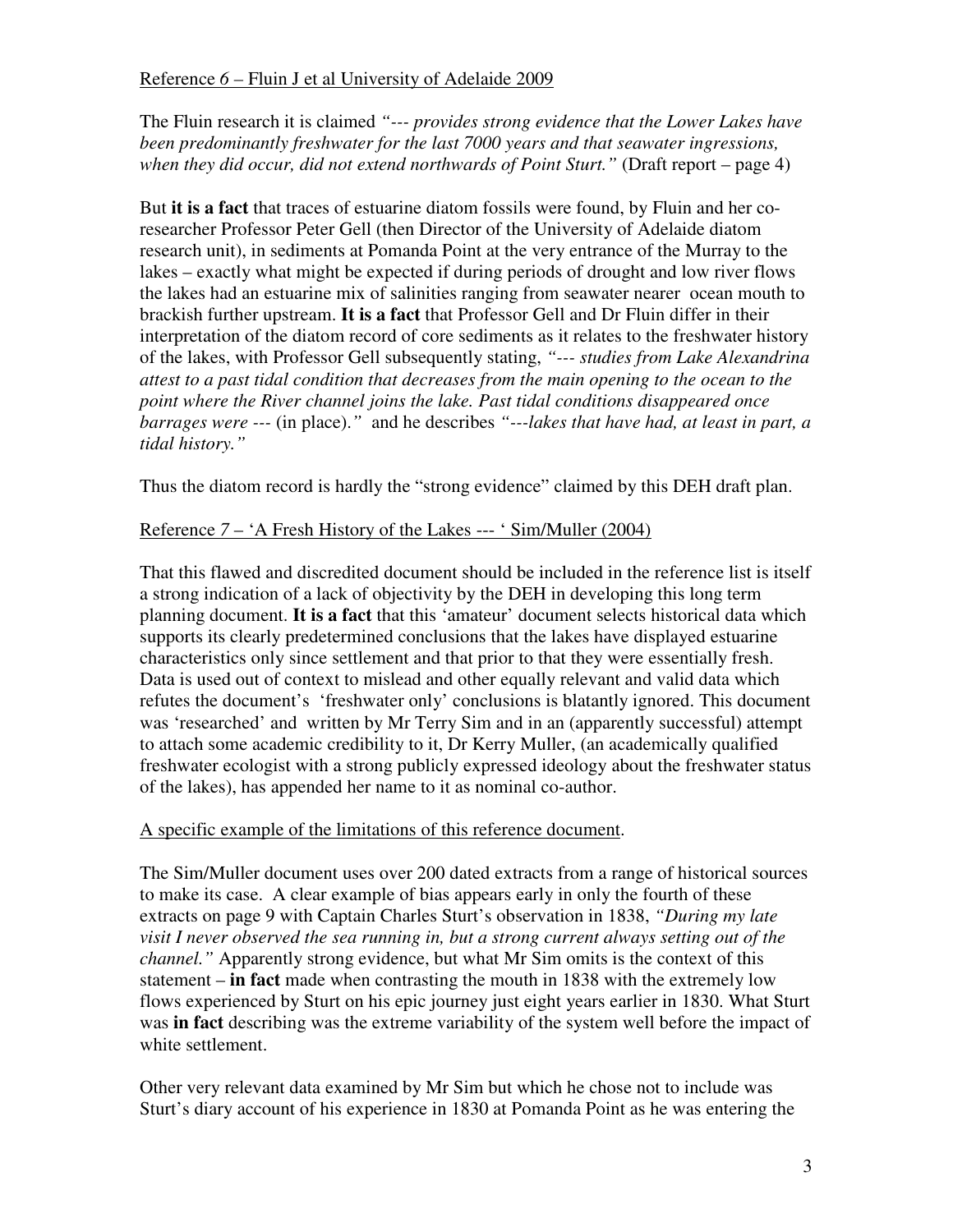lakes from the river, viz *"The transition from fresh to saltwater was almost immediate -",*  evidence which directly refutes the Sim/Muller conclusions.

Mr Sim justifies his failure to include **this fact** on the basis that the water Sturt described as "salt" would not have been seawater but only "brackish" - **in fact** exactly what would be expected in an estuarine system where the river flow enters the lakes and consistent with the diatom record referred to above.

What this example shows is the mindset of the author(s) of Reference *7* and begs the question of what other valid evidence has been dismissed and/or manipulated to support a biased conclusion – as supporting evidence for the DEH 'freshwater only' planning policy Reference *7* it is of no value. To be cited as a supporting source by DEH calls into question the objectivity of DEH and its planning processes.

#### Reference 8 - Gell and Haynes (2005) University of Adelaide

While this reference relates to conditions within the Coorong on the ocean side of the barrages and so is not as relevant to this submission, it appears to conflict in the conclusions drawn from it with the more recently published research by Professor Gell from which he concludes that the Coorong has developed essentially as a separate marine system to the lakes with very little evidence of freshwater incursions from the Murray into the North Lagoon. One would hope that the DEH planners have not themselves been unduly selective of research which supports their preferred options to the exclusion of other very relevant evidence. To do so would confound the claim that the 'Securing the Future' document was founded on the best available science.

Thus, far from supporting the DEH position that the lakes have always been a freshwater system and so must remain so, the evidence used by DEH is at the very least ambiguous and in some cases clearly false. To eliminate without careful consideration and analysis, the use of readily available sea water to create an estuarine wetland environment as an alternative to "allowing the lakes to dry down" - with mitigation and remediation action which can at best deal with only a small proportion of the vast areas affected - , on the basis of such flimsy evidence is not scientifically or intellectually valid.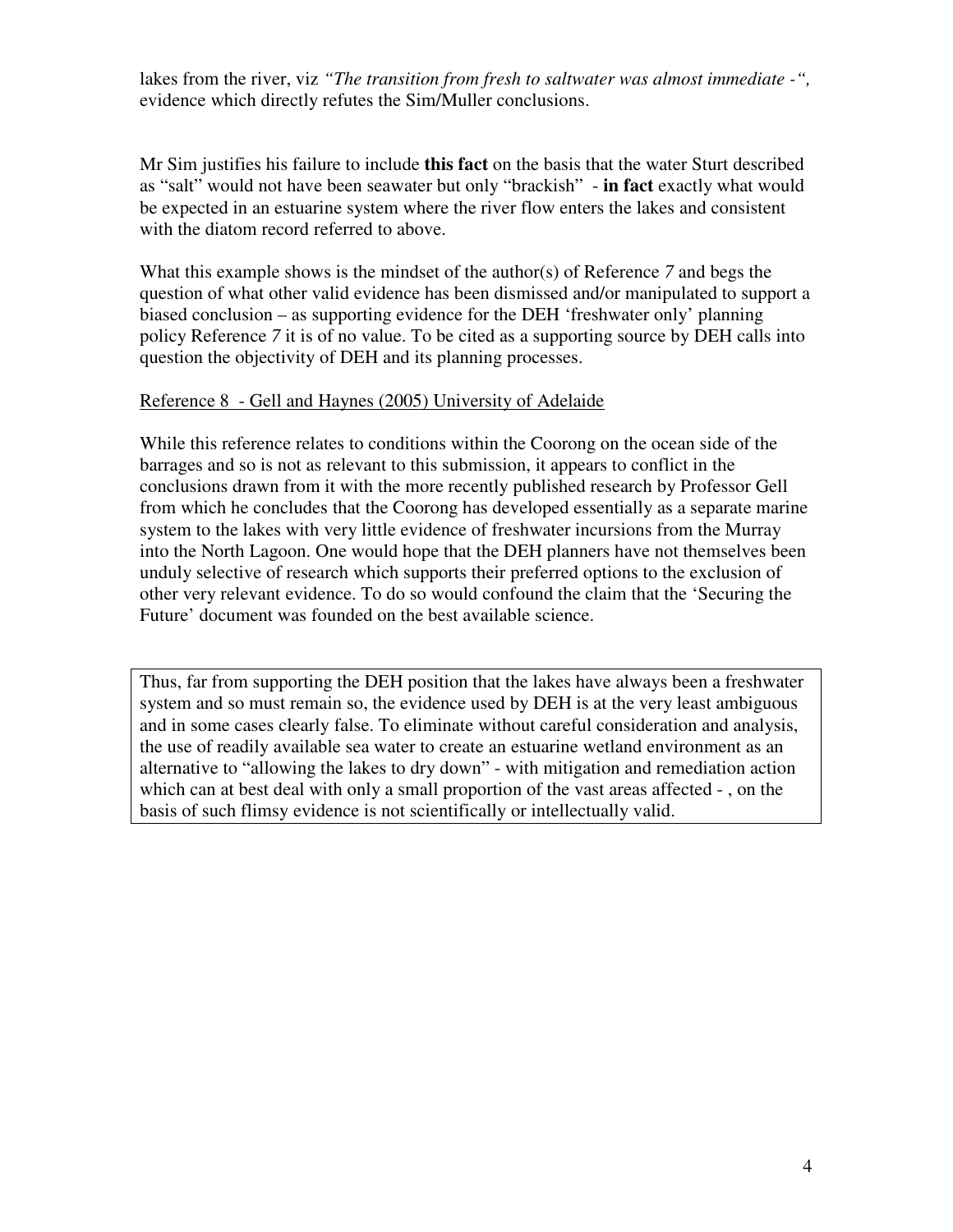## **The Case for Seawater at Sea Level**

- **to create an estuarine system in the lakes when river flows are low** 

### **Appendix 4: 'Alternatives considered but not proceeded with'** (Draft – page 82)

To be lumped in with such clearly impractical an ill informed suggestions as 'piping water from the north' and 'cloud seeding" does no justice to the range of well considered, detailed and fact based arguments which have been submitted by a number of competent and well informed people at each stage of the planning/consultation process.

To be dismissed on the basis of such statements as, *"There is no doubt that there were occasional incursions of seawater well into the Lower lakes and the lower reaches of the River Murray prior to the development of the Murray-Darling Basin.* (???), is an insult. Allowing for the fact that this is probably an error and should refer to the barrages (?), the statement is at odds with other claims within the document and the error is indicative of the apparent DEH dismissive attitude towards this option.

The next statement about the *"solid evidence"* claimed for a *"predominantly"* freshwater history and ecological character has already been shown to lack credibility.

Re the ecological character of the Lower Lakes there are two observations to make - (1) the lakes have been artificially maintained behind the barrages for the past 70 or so years and the capacity for species to colonise into changed ecological environments is a feature particularly evident in arid ecosystems – what is there now does not necessarily reflect the 'natural' range and diversity of freshwater species pre-settlement, and (2) the shores of the lakes which have been subject to intermittent inundation over thousands of years show ample evidence of characteristic salinity resistant vegetation such as Samphire but none of the freshwater River Red Gum vegetation so evident in freshwater wetlands up stream.

Of most concern is the claim that scientific modelling shows the lakes would become hyper-saline within two years and use of Reference 39 to support this contention. Again the science used by DEH to justify its position is found wanting.

Bice and Ye – SARDI (2009) had the brief of examining risk factors for the resident fish community under various management scenarios for the Lower Lakes and it is in that context that the use of sea water through the barrages to raise lake levels above those otherwise resulting from diminishing freshwater flows.

It would seem that the major issue for these researchers, with varying water levels, concerned connectivity between components of the system – affecting the capacity for recruitment and re-colonisation of species as well as the need for some estuarine species to move between varying salinities for spawning etc.

The option considered for allowing sea water into the lakes involved a 'one shot' movement of water over the barrage gates – a mechanism described as *"ecologically absurd"* by the researchers – and takes no account of the more sophisticated strategies suggested by other submissions in past consultation stages and for which there is world wide expertise and numerous 'best practice' examples to be called upon for analysis and guidance.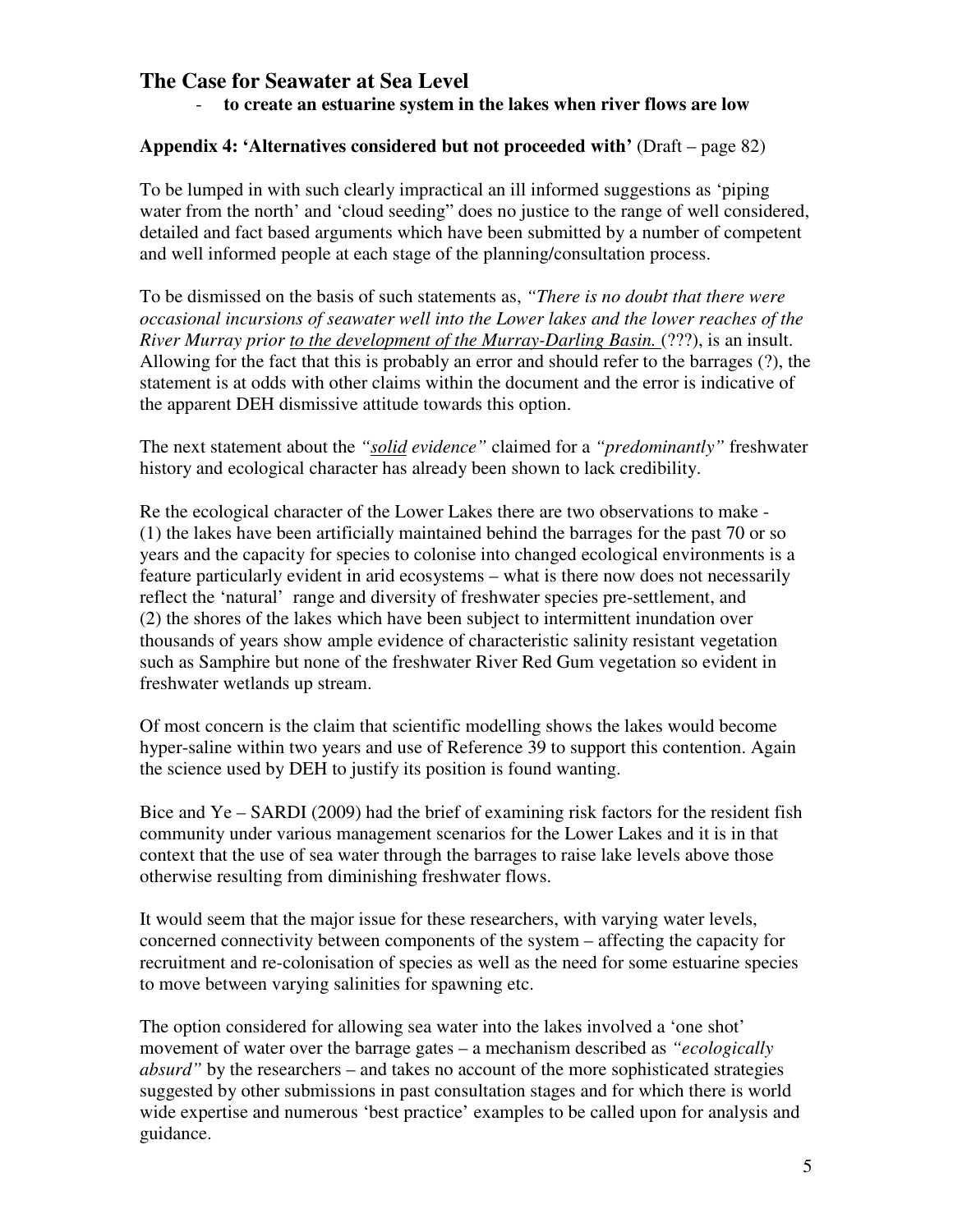Further, the credibility of the Bice/Ye research itself might be questioned when in July 2009 ,while acknowledging levels *may go higher (!)*, it assumes for the purposes of the research a salinity level of 1500 EC units in the Goolwa Channel refuge at a time when salinity levels at Goolwa and Clayton and in Lake Alexandrina were so far in excess of that 'freshwater ' figure as to make such an assumption ludicrous.

To use this research as a basis for dismissing an estuarine solution in times of severe drought is itself ludicrous.

### 'Adequate' flows of freshwater from the river!?

The 'hypersalinity' objection to use of sea water to maintain water levels assumes an absence of adequate flows from the river to flush accumulated salt. While there a feasible strategies to generate circulation and mixing with in the lakes utilising a tidal prism which will increase as scouring of the channels brings them back nearer to pre-barrage dimensions, there is no doubt that 'adequate' freshwater flows are desirable to maintain the health of the river whatever management regime is implemented.

As stated on page viii of the draft (Introduction), *"There is no desirable future for the*  Lower Lakes if water levels continue to be below sea level for an extended period of *time.*" Therefore, to use a lack of 'adequate' flows as an argument against the use of sea water in the lakes is clearly a nonsense. Without adequate flows, the choice is between 'drying down' with 'no desirable future' or a cleverly managed estuarine system which retains the economic, social and environmental benefits of a viable wetland ecosystem.

**The case for use of sea water to maintain levels in the Lower lakes at or near sea level requires a genuine and much more detailed analysis than DEH has been willing to apply – the alternatives are horrendous; socially, economically and for the environment.** 

It would be most unfortunate if political motivation in the contest for water share prevented optimum outcomes from this planning process. Economic considerations re the need for a barrier near Wellington need to be considered against the costs of the alternatives – an objective and careful consideration of the options is essential.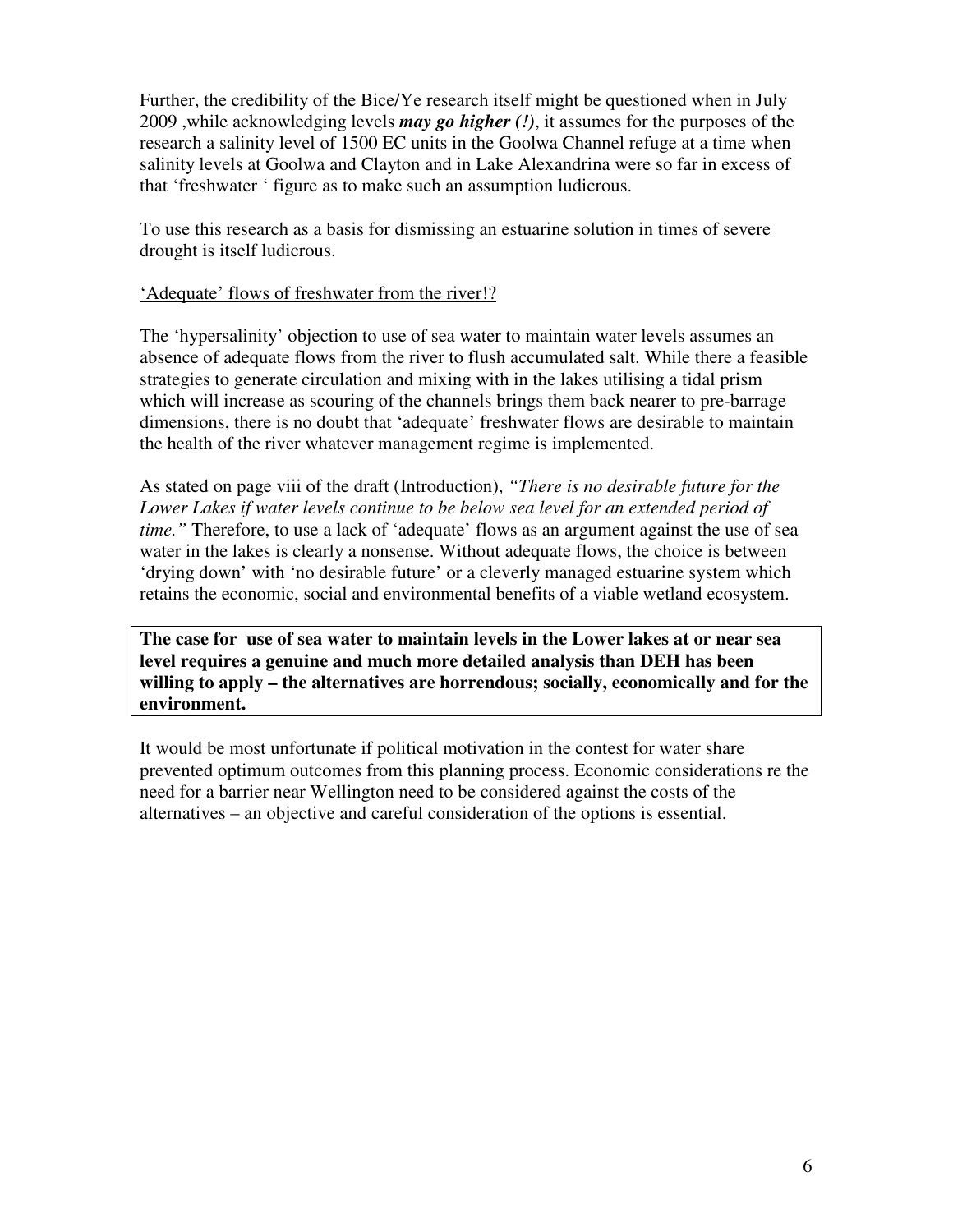## **The negative effects of the current crisis are understated by DEH**

In listing the negative impacts of falling water levels in the Lower lakes this draft report continues to omit significant matters brought clearly to attention in previous submissions.

The impact of wind driven erosion of exposed lake beds goes much further than potential nuisance and health problems from dust and the loss of visual amenity.

Thousands of tonnes of sand have been redistributed along shoreline creating sandy shallow beaches where there were previously deeper stony bottoms – the ecological implications of these **physical changes to the shore line** and effects on both plant and animal biota do not appear have been considered to any significant degree by DEH ecologists and yet the changes are already profound and further/continued exposure of increasing areas of lakebed in this very windy region will exacerbate this problem.

#### **Of equal concern is the movement of acidic soils from the lakebed onto structures and human habitation.**

The **acid corrosion of zinc coated corrugated iron and structural steel** on a new lakeside home early in 2009 **is a fact** – and but for raised water levels in the Goolwa Channel this home would have continued to be under severe threat (and as water levels fall faster than predicted may yet again be threatened this summer).

The EPA have examined this corrosion, the CSIRO have tested a sample confirming the involvement of acid soils, the matter has been brought to the attention of DEH both in submissions and independently – and yet the issue has been and continues to be ignored.

**Zinc coated corrugated iron and steel structural components on buildings within the vicinity of the shores of Lake Alexandrina and Lake Albert continue to be at risk until water levels can be raised to cover acid sulphate soils. The risk posed by ASS is not just to the water body.**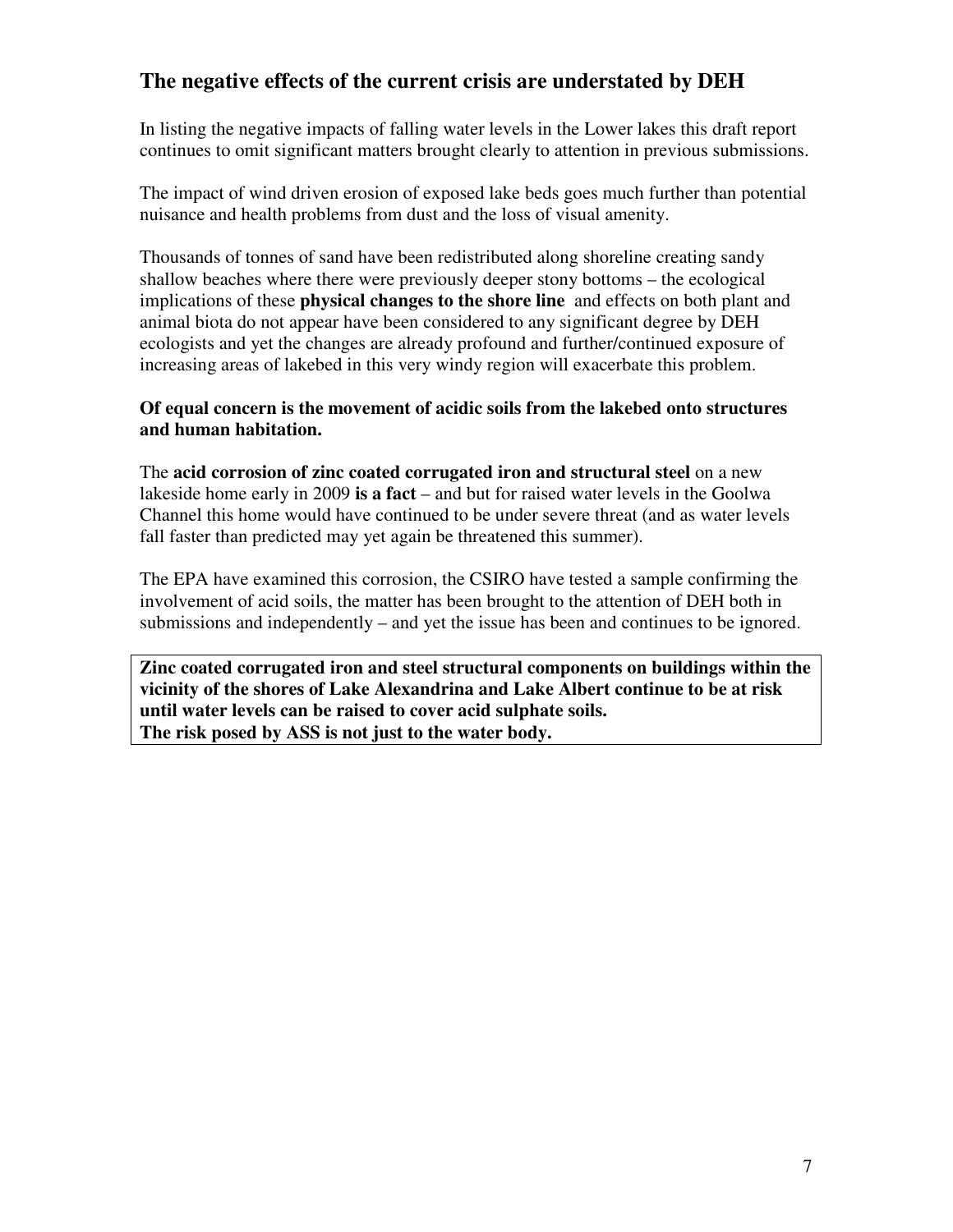## **Optimistic analysis of planned mitigation strategies**

Apart from the 'temporary' regulators managing water levels in the Goolwa Channel the DEH planning response to falling water levels in the Lower Lakes is essentially limited to managing the 'drying down' of the lakes, ie attempting to reduce wind erosion with vegetation projects (with associated fencing and vermin control measures) and dosing acid suplhate soils with lime.

This means that now and in the future when severe drought reduces the availability of freshwater flows from the Murray River, seawater will be kept out by the barrages and the lakes will move towards the range of disastrous consequences described in several place of the draft – towards "no desirable future".

This in the hope that freshwater flows will return in time – as no doubt they will in a catchment system of such historical variability. But with the uncertainties of climate change and the realities of the current situation it is clear that when water levels fall below sea level DEH has no plan that will address that issue – just manage the drying out best we can.

The real limitations of low water mitigation strategies need to be examined and acknowledged, and they relate to the scale of the problem in relation to the capacity available to address it.

The Lakes have an area of over 80,000 hectares (800 square kilometres) at the desired pool level above 0.5AHD. At sea level this reduces to about 75,000 hectares leaving approximately 50 square kilometres of exposed lakebed – an area which might possibly be managed with the mitigation strategies of this draft plan – (vegetation and treatment with lime as needed) – with a huge effort and at great cost. But when the water levels fall to the vicinity of one meter below sea level, the total exposed area of lakebed is over 200 square kilometres and that is what exists now – beyond the scope of anything more than dabbling around the edges – as well intentioned as such projects might be. At -1.5 AHD levels we are approaching 400 square kilometres of exposed windblown lake bed – way beyond the resources available to mitigate in any meaningful way and yet that is the level at which DEH has conceded that sea water might be used, and then only to mitigate exposed acids. The stated plan to wait until the end of summer and then aerial sow grasses in time for the autumn rains is so clearly not a solution to the windblown erosion of summer that it hardly warrants consideration.

### **These are the facts of the matter - a reality that must be faced when considering the alternatives**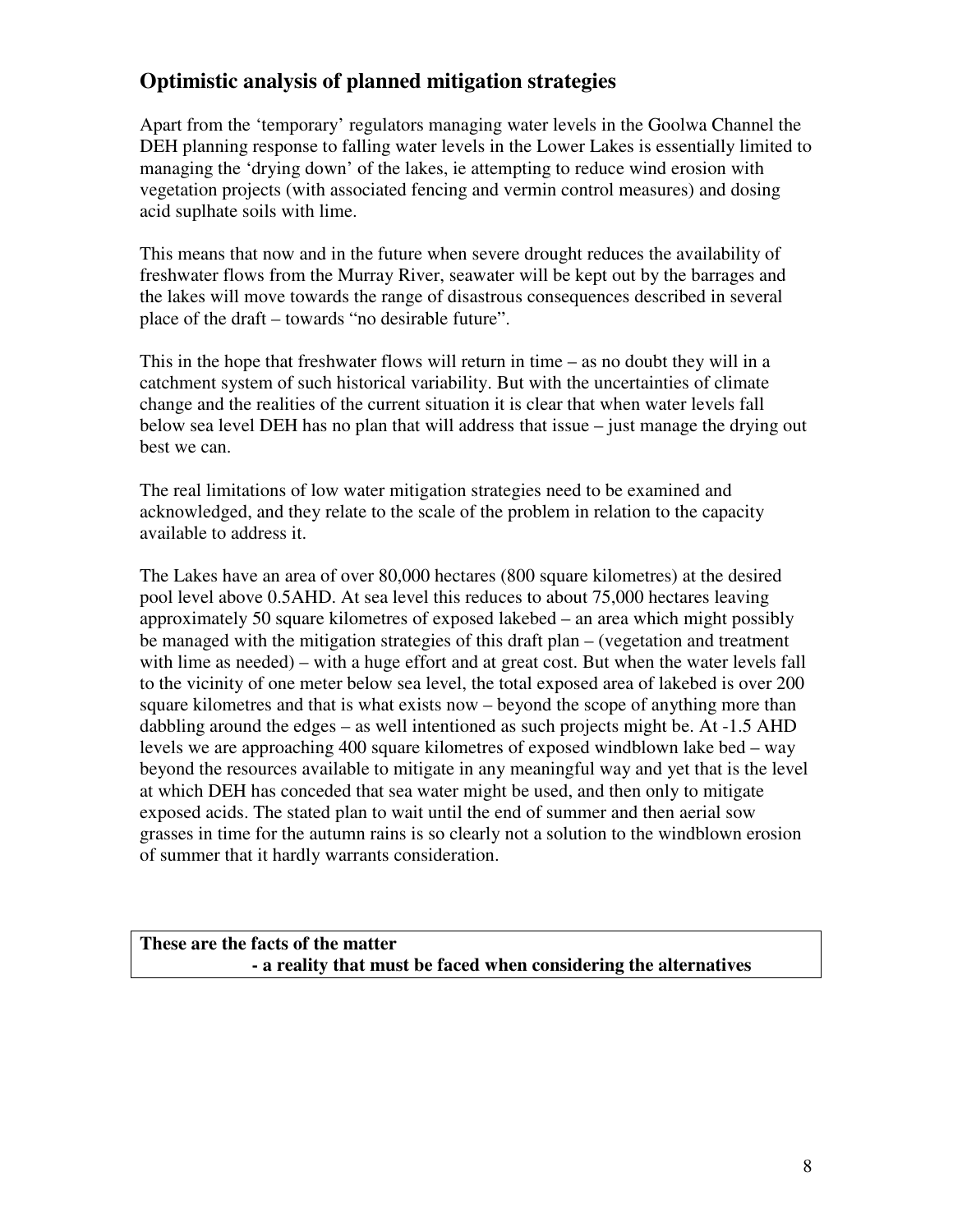# **Logical Implications**

The examples outlined above represent facts and logical implications which are very relevant to consideration of available options in managing the Lower lakes through periods of extremely low freshwater flows.

It can be seen that in assessing their relative merits DEH

- has overstated the case for a freshwater solution (even when that solution may not be available)
- given inadequate consideration and analysis to options involving sea water and an estuarine environment
- overlooked important negative impacts which need to be addressed, and
- given an unrealistically optimistic impression of the potential for effective mitigation of low water levels on the vast scale required.

**There appears to be no obvious reason why the decision making framework shown by flow chart on page 50 of the draft report should have excluded sea water options from genuine and detailed technical feasibility assessment** 

## **Some Other Concerns**

**Lack of transparency and potential bias re community consultation and governance**  Given the overwhelming weight of submissions in the previous stage of community consultation that expressed a preference for a sea water option to maintain water levels and the relatively few freshwater proponents making submissions it is difficult to understand the DEH claim that the community has made a significant contribution.

And, given the denial by DEH of a request for information about the composition of the 'by invitation' community reference group*("for privacy reasons"),*

- it would appear that a small **highly organised and high profile group** claiming to represent the community but in fact representing a minority extremist environmental ideological position may have infiltrated the DEH processes and had a degree of influence upon outcomes that is unjustified and unrepresentative of the wider Lower Lakes and Coorong community.

In this context, it is also of concern that the **Ngarrindjeri** Regional Authority has sufficient influence to delay and amend planned strategies to the potential economic and environmental detriment of the community at large, on the apparent basis that the pre settlement environment had characteristics which may or may not have been subject to similar changes under pre-settlement conditions as are occurring today.

## **Questions which must be asked.**

- How valid is this influence?
- How genuinely representative is the Ngarrindjeri Regional council of the 4,000 Ngarrindjeri people said to live in the Lower Lakes and Coorong region?